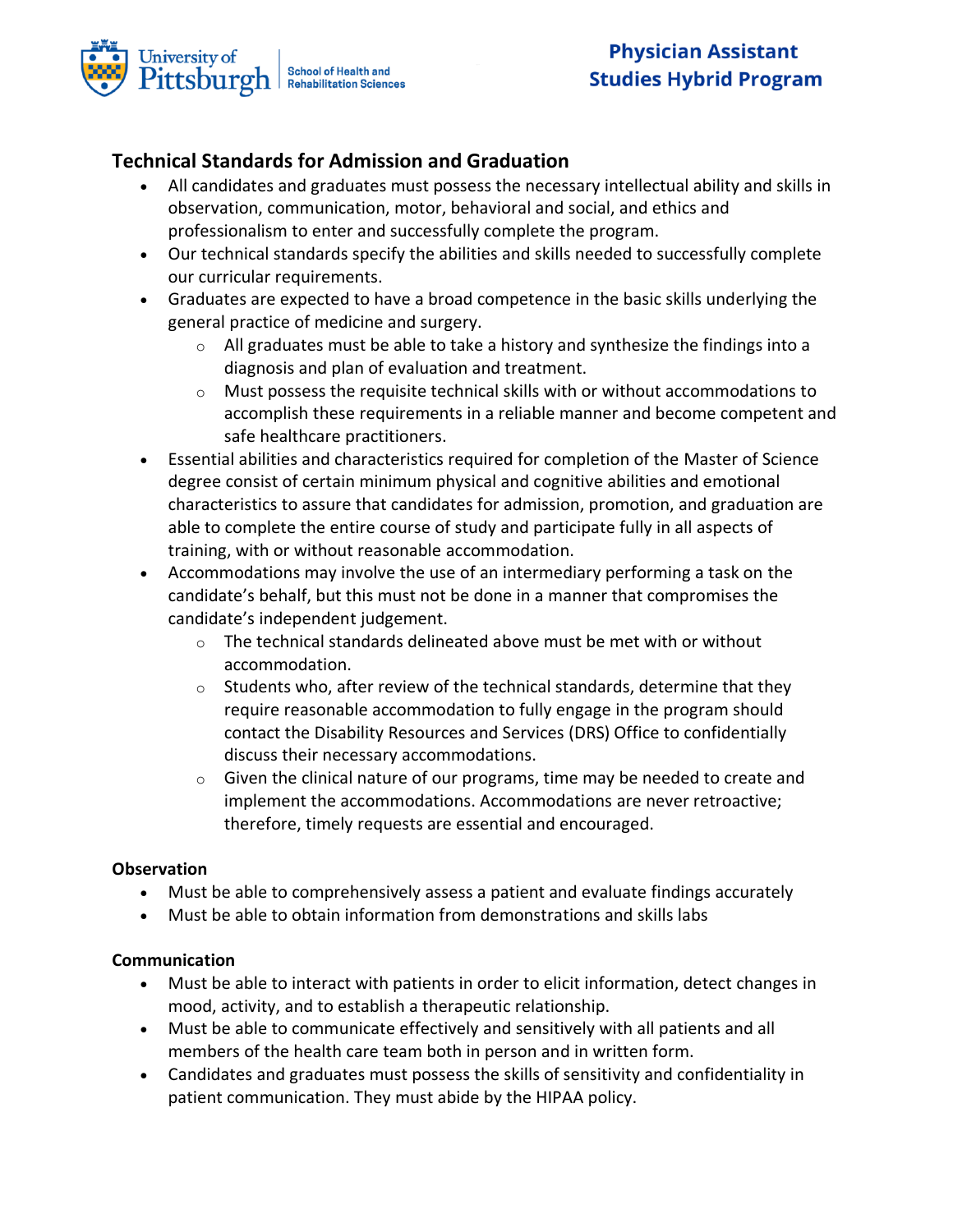

### **Motor Skills**

- Must, after a reasonable period of time, possess the capacity to perform a physical examination and perform diagnostic maneuvers.
- Must be able to provide or direct motor movements required to provide general care to patients and provision of emergency treatment of patients. Such actions require coordination of some gross and fine muscular movements, balance and equilibrium.
- Candidates and graduates must be able to elicit information on patient exam by palpation, auscultation, and percussion as well as carry out diagnostic maneuvers.
- Candidates and graduates must be able to manipulate equipment and instruments for basic laboratory tests and procedures such as airway management, suturing, needle placement & IV, stethoscope & ophthalmoscope, tongue blades, gynecologic speculum and scalpel.

### **Intellectual Ability**

- Must be able to assimilate detailed and complex information presented in both didactic and clinical coursework, and engage in problem solving.
- Must possess the ability to measure, calculate, reason, analyze, synthesize, and transmit information.
- Must be able to comprehend three-dimensional relationships and to understand the spatial relationships of structures, and to adapt to different learning environments and modalities.

#### **Behavioral and Social**

- Must possess the emotional health required for full utilization of their intellectual abilities, the exercise of good judgment, attend to the responsibilities necessary for the diagnosis and care of patients, and the development of mature, sensitive, and effective relationships with patients, fellow students, faculty, and staff.
- Must be able to adapt to changing environments, to display flexibility and learn to function in the face of uncertainties inherent in the clinical problems of many patients. Compassion, integrity, concern for others, interpersonal skills, professionalism, interest, and motivation are all personal qualities that are expected during the education processes.
- Must be able to undertake the physical and mental demands of the physician assistant education curriculum.
- Candidates and graduates must be able to interact with a diverse population.

## **Ethics and Professionalism**

• Students must maintain and display ethical and moral behaviors commensurate with professionalism as a physician in all interactions with patients, faculty, staff, students and the public.